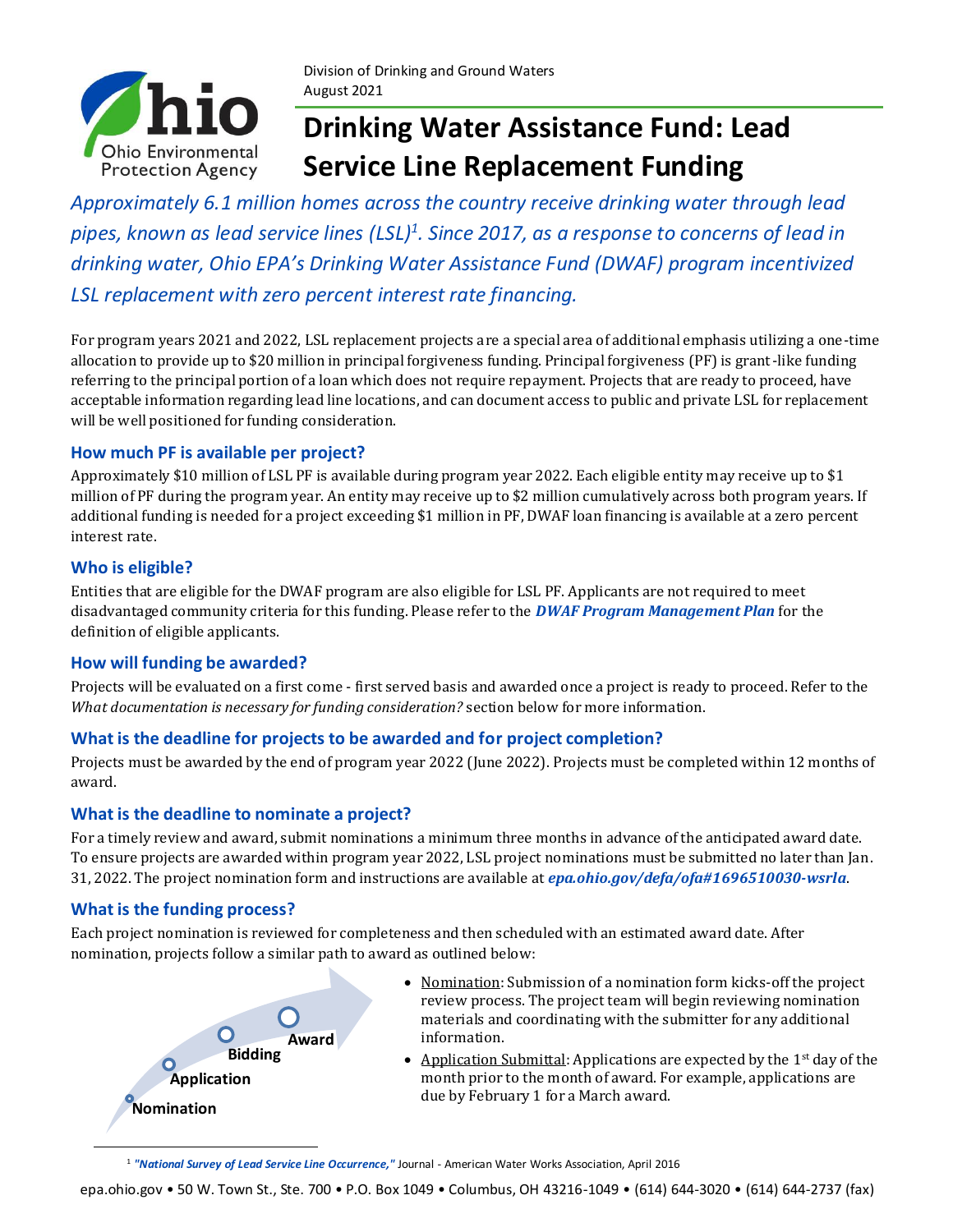## **Drinking Water Assistance Fund: Lead Service Line Replacement Funding**

- Bidding: A pre- and post-bid review is required to ensure compliance with our programmatic requirements and to finalize project costs. LSL replacement costs should be indicated in bid proposals by line item. LSL PF awards are determined by eligible LSL costs in the bid proposal. Post-bid documents are expected by the  $15<sup>th</sup>$  day of the month prior to the month of award. For example, for a March award post-bid documents are due by February 15.
- Award: In preparation for award, a loan agreement exhibit is prepared outlining the project costs and loan terms. Project costs are based on the selected contractor's bid. Projects are awarded on the last Thursday of each month (except for November and December, which are combined into one award date, typically the second Thursday of December).

### **What project costs are eligible for LSL funding?**

Public and private lead service line replacement and restoration costs are eligible for LSL funding. Where both public and private lead service lines are present, projects must include replacement of both lines. The figure here outlines typical components of public and private water service lines. Generally, the LSL and components up to the interior meter or shut-

off valve are eligible for LSL funding. Water meters are not typically eligible. Exterior in-line meters may be considered for replacement on a case-bycase basis and are dependent on private service line material (lead, galvanized) to be replaced. The following items are generally considered eligible for LSL funding:

- Public and private LSL replacement (including galvanized lines following lead lines).
- Components (for example, gooseneck, valves/fittings, corporation stop, curb stop) excluding meters inside the structure.
- Restoration as necessary for line replacement.

#### PROPERTY<br>BOUNDARY **SIDEWALK** STREET **CORPORATION STOP CURB STOP** ∗ **2** GOOSENECK  $\widehat{C}$ 4 Inside the house **O** Public Side **SERVICE LINE @** Private Side Source: University of Michigan Lead and Copper project FAQ (myumi.ch/JgG1g)

### **What documentation is necessary for funding consideration?**

In addition to standard documentation necessary for the DWAF program, the following items are necessary for LSL replacement projects:

- An updated and acceptable lead service line inventory and project area map identifying lead service lines to be replaced. This information is also necessary for project planning review and in preparation of bid documents.
- Documented authorization to access private property for replacement work (for example, access agreement, ordinance, temporary easement). A site title opinion letter is required for all DWAF projects and may be used to document access for both public and private property included in the project.
- Outreach efforts for educating customers on lead in drinking water (for example, online information, flyers in utility bills, discussions during public meetings, newspaper notices).
- An acceptable Asset Management Program (AMP), which includes a plan for replacement of public and private LSL including costs the system will incur. This information may be prepared as the project develops, then included in the AMP (for example, updated lead maps post construction, estimated project costs, operation and maintenance).

### **Are there reporting requirements for approved LSL replacement projects?**

Following award, borrowers will be provided a tracking sheet to record project specific information such as addresses of service lines replaced, total LSL replacements completed, number of residences with LSL replacements, etc. An updated tracking sheet is due on the  $10<sup>th</sup>$  of each month once project work commences through completion.

Data collected will be included with DWAF programmatic reporting and may be used to document the successes of LSL replacement projects.